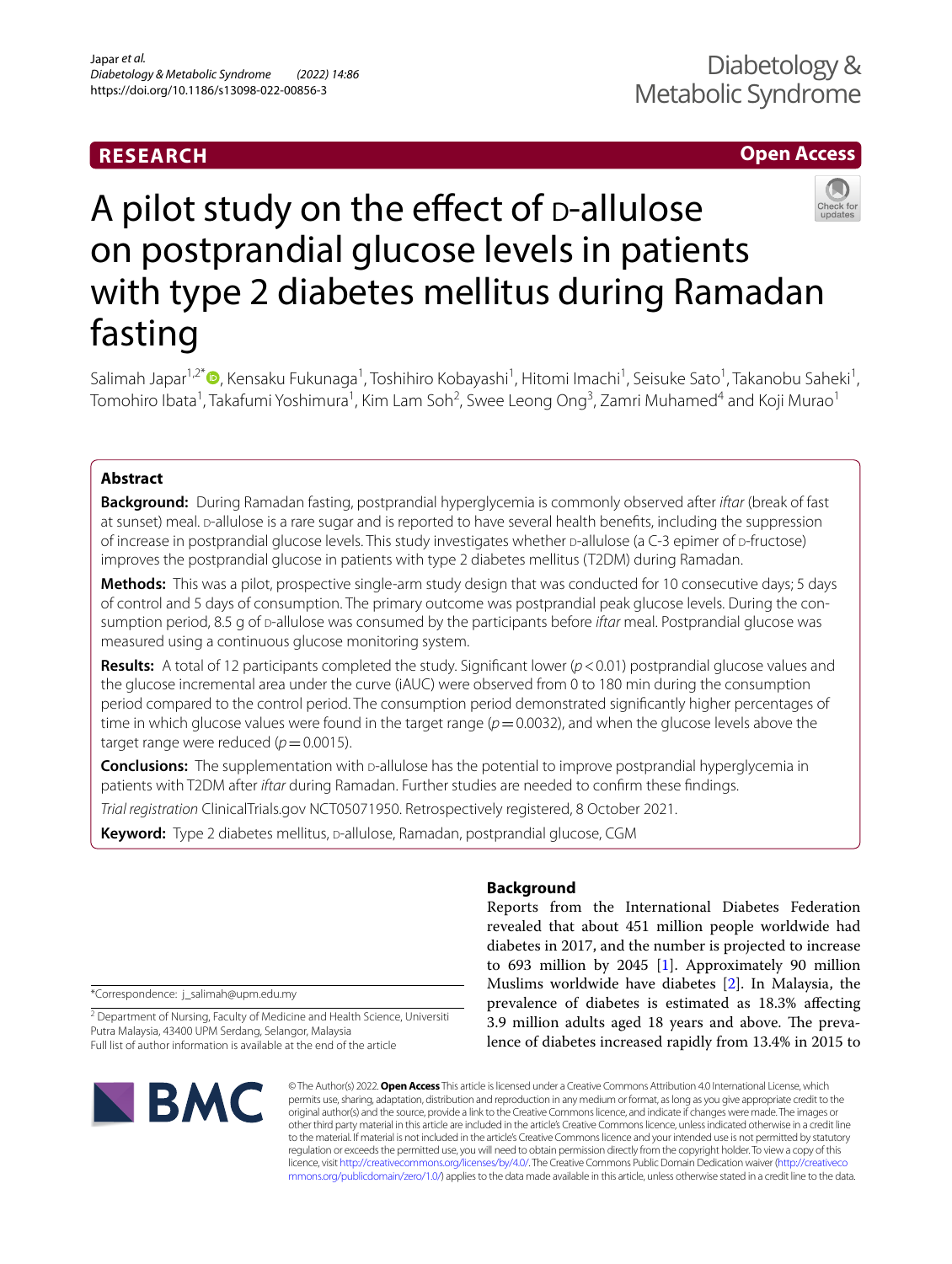18.3% in 2019 [[3\]](#page-6-2). Obesity due to higher intake of sweetened foods, carbohydrates, and sedentary lifestyles was revealed as the main factor of type 2 diabetes mellitus (T2DM) in Malaysia [\[4](#page-6-3), [5\]](#page-6-4).

Fasting during the month of Ramadan (the ninth month of the Islamic Calendar) is one of the five pillars of Islam. During Ramadan, all healthy Muslims are required to fast for a whole month from dawn to sunset. Fasting durations vary by geographical area [[6\]](#page-6-5), and in Malaysia, the duration is approximately 14 hours. Despite Ramadan fasting having several benefts [[7](#page-6-6), [8\]](#page-6-7), fasting in individuals with uncontrolled diabetes increased the risk of hypoglycemia, hyperglycemia [[9\]](#page-7-0), diabetic ketoacidosis, and thrombosis due to dehydration  $[10, 11]$  $[10, 11]$  $[10, 11]$  $[10, 11]$  $[10, 11]$ . Although the holy Quran has explicitly exempted sick people from this obligation [[12](#page-7-3)], many Muslim diabetic patients choose to fast despite the associated risks [\[10](#page-7-1), [13,](#page-7-4) [14](#page-7-5)].

One of the underlining events leading to the onset of diabetes, especially in healthy individuals, is postprandial hyperglycemia. Postprandial hyperglycemia refers to a sudden increase in blood glucose levels above 140 mg/ dL (7.8 mmol/L) within the frst two hours after a meal [[15\]](#page-7-6). It is a well-established risk factor for the onset and progression of vascular complications among diabetes patients. Postprandial hyperglycemia is usually observed during Ramadan, especially after *iftar* (break of fast at sunset) [[16\]](#page-7-7). Despite the lower eating frequency during Ramadan, energy intake remains unpredictable and differs between individuals in line with dietary practices which are infuenced by economic status, and dietary behaviors [[16\]](#page-7-7). Ramadan is recognized as a month of feasting in several Muslim societies, including Malaysia [[17\]](#page-7-8). A sudden rise in blood glucose levels occurs after *iftar* given that the meals are typically carbohydrate-rich, high-calorie, and usually sweet food. Additionally, most individuals consume more calories during *iftar* than *suhoor* (pre-dawn meal) and engage in less physical activities at night  $[16]$  $[16]$  $[16]$ . These events make it difficult for diabetes patients to efectively control and manage their blood glucose levels.

A potential solution to these issues may be D-allulose (a  $C-3$  epimer of  $D$ -fructose) that is found in small quantities in nature. D-allulose is a monosaccharide, a rare sugar type with 70% the sweetness of sucrose and has zero calorie. Extensive basic and clinical studies [\[18–](#page-7-9)[20\]](#page-7-10) have reported beneficial outcomes from D-allulose for human health, including improved hypoglycemia, reduced postprandial hyperglycemia [[19](#page-7-11), [21\]](#page-7-12) hypolipidemia, and antioxidant activities [[21\]](#page-7-12). Based on the reports by the U.S. Food and Drug Administration (FDA), D-allulose is well-known as safe (GRAS) for use as a food ingredient and with other sweeteners [\[22\]](#page-7-13). Consumption of d-allulose led to signifcant glucose suppressive efects in healthy individuals after meals [[18](#page-7-9), [23,](#page-7-14) [24\]](#page-7-15). Similar findings were detected in pre-diabetes patients following the administration of  $p$ -allulose [[19\]](#page-7-11). However, there is limited information and data paucity regarding the efects of p-allulose in diabetic patients. This study is the first attempt to elucidate the effects of D-allulose in response to normal routine meals consumed by patients with type 2 diabetes mellitus during Ramadan *iftar.* In this study, we hypothesized that supplementation with  $8.5$  g  $p$ -allulose prior to carbohydrate intake during *iftar* will reduce the postprandial blood glucose.

# **Methods**

# **Study design**

This research entailed a pilot, prospective intervention study involving a single-arm group. The study was carried out during Ramadan from April 13 to May 12, 2021. Specifcally, the study duration was 10 consecutive days in the Month of Ramadan, comprising a control period and consumption period of 5 days each (Fig. [1\)](#page-1-0).

The study protocol was registered on ClinicalTrials. gov (identifer: NCT05071950) and the National Medical Research Register (NMRR-19–3457-51288), whereas approval to conduct the study was obtained from the Medical Research Ethics Committee (MREC), Ministry of Health Malaysia (KKM/NIHSEC/P19-2734). Written informed consent was provided by the participants prior to enrollment and the study procedure were performed according to the principles of the Declaration of Helsinki 1964 and later versions.

#### **Participants**

This study recruited Muslim T2DM patients aged 20–70 years old. The inclusion criteria were: patients with HbA1c levels of<8% before Ramadan, treated with oral hypoglycemic agents (OHAs) and/or diet control, intending to fast for Ramadan, and categorized in the low-risk group [\[25](#page-7-16)]. Patients were excluded if they had serious complications of diabetes, serum creatinine level of 1.5 mg/dl or higher, pregnant, breastfeeding, or who

<span id="page-1-0"></span>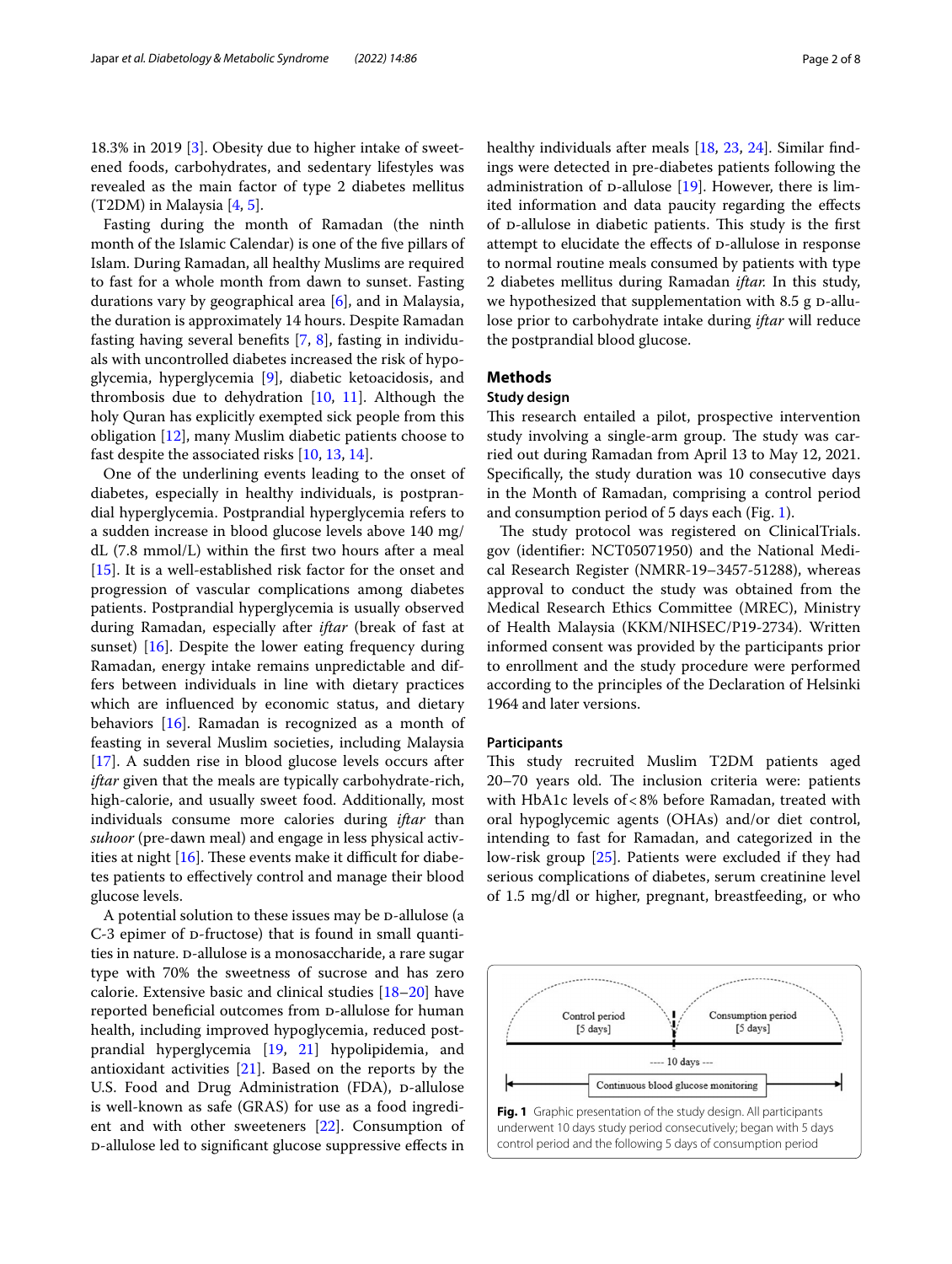were advised not to fast by a doctor. This study was conducted at the diabetes outpatient clinic of a tertiary government hospital located in East Peninsular Malaysia. The G\*Power 3.1.9.4 software was used to estimate the sample size of the study [[26\]](#page-7-17). Using a statistical power of 95%, signifcance level of 0.05, and efect size of 1, based on previous study  $[18]$  $[18]$  $[18]$  it was estimated that at least 40 participants (20% of expected attrition rate was added) would be needed to show a statistically signifcant diference in glycemic control between 2 weeks of Ramadan fasting.

# **Data collection**

The screening and enrollment processes were conducted within 2 months before Ramadan. This study required participants to visit the research site twice. Vital and physical parameters such as heart rate, blood pressure, height, weight, and waist circumference were measured on the frst visit. Participants received seven packs of 8.5 g D-allulose and a food diary along with oral and written instructions. A sensor of fash continuous glucose monitoring (FCGM) device was attached to each participant. On the fnal visit, the sensors were removed and data were downloaded using a reader. Thereafter, the food diaries were collected and the side efects were evaluated. Hypoglycemia and hyperglycemia symptoms were recorded based on participants' self-reports.

Clear zipped packs were used to collect  $8.5$  g of  $p$ -allulose with over 99% purity (Matsutani Chemical Industry Co., Ltd.). Each pack was numbered (1 to 7), indicating the corresponding days and dates. During the consumption period, participants dissolved one pack of D-allulose in plain water and fnish the drink before consuming their main *iftar* meal. The quantity of plain water was based on participants' preferences. During the study, no additional sugar/sweetener drinks were allowed before the *iftar* meals. Participants recorded the type and amount of *iftar* meals and drinks they consumed, and intakes of any additional sugar after the *iftar* in the food diary. During both periods, participants were instructed to adhere to the standard diabetes management provided by their health professionals, as there were adjustments in timing and doses of OHAs, as well as caloric intakes for Ramadan [[25,](#page-7-16) [27](#page-7-18)]. No new or modifed drugs were added or changed during the period. Therefore, no changes in diabetes treatment were recorded either before or when consuming *p*-allulose.

#### **Glycemic measures**

The FreeStyle Libre Pro Flash Glucose Monitory system (Abbott Japan Diabetes Care Inc., Tokyo, Japan) was used to measure the glucose values. This continuous glucose monitoring device measures glucose in the interstitial fluid. This device is reliable, non-invasive, and consists of a reader and a small sensor. The range target glucose values were set between 70 and 140 mg/ dl  $(3.9-7.8 \text{ mmol/L})$ . The FCGM sensor recorded interstitial glucose levels in 15-min intervals for a total of 96 readings every 24 h. However, only 10 days (5 days each of the control and consumption period) of data at 0 min (before iftar/ D-allulose consumption) and 15, 30, 45, 60, 75, 90, 105, 120, 135, 150, 165 and 180 min after *iftar*/ p-allulose consumption were extracted for data analysis. Data from the frst two days and the last two days were excluded as they were considered unstable [[28\]](#page-7-19). Participants took approximately 15–30 min to complete their meal during *iftar*. Therefore, data at the beginning of *iftar* were included in the analysis.

## **Outcome measures**

The primary outcome was the peak postprandial glucose level documented by the FCGM. Secondary outcomes were: (1) percentage of time in which postprandial glucose levels were in the target range  $(\text{WTIR} = 70 - 140 \text{ mg/dl})$ , (2) percentage of time in which glucose levels were above the target range  $(\text{ATAR} = > 140 \text{ mg/dl})$ , (3) the percentage of time in which glucose levels were below the target range (%TBR =  $<$  70 mg/dl), (4) side-effects of p-allulose, and (5) hypoglycemia or hyperglycemia symptoms reported by the participants.

## **Statistical analyses**

The trapezoidal method was employed to calculate the glucose increment area under the curve (iAUC). The average glucose TIR, TAR, and TBR percentages were analyzed within 180 min after *iftar.* Meanwhile, all statistical analyses were undertaken using SPSS version 25 (IBM Corp, New York, USA) software. Results were presented in graphs developed using Microsoft Excel. Frequencies and percentages were used to express the categorical variables, whereas normally distributed data (continuous variables) were summarized using means and standard deviations (SD). Glucose levels between the control and consumption periods and diferences within repeated days were assessed using the one-way repeated measure ANOVA with Bonferroni post hoc test. The paired sample *t*-test was used to compare the average glucose TIR, TAR, and TBR percentages. A p-value less than 0.05 was considered for statistical signifcance in all the tests conducted.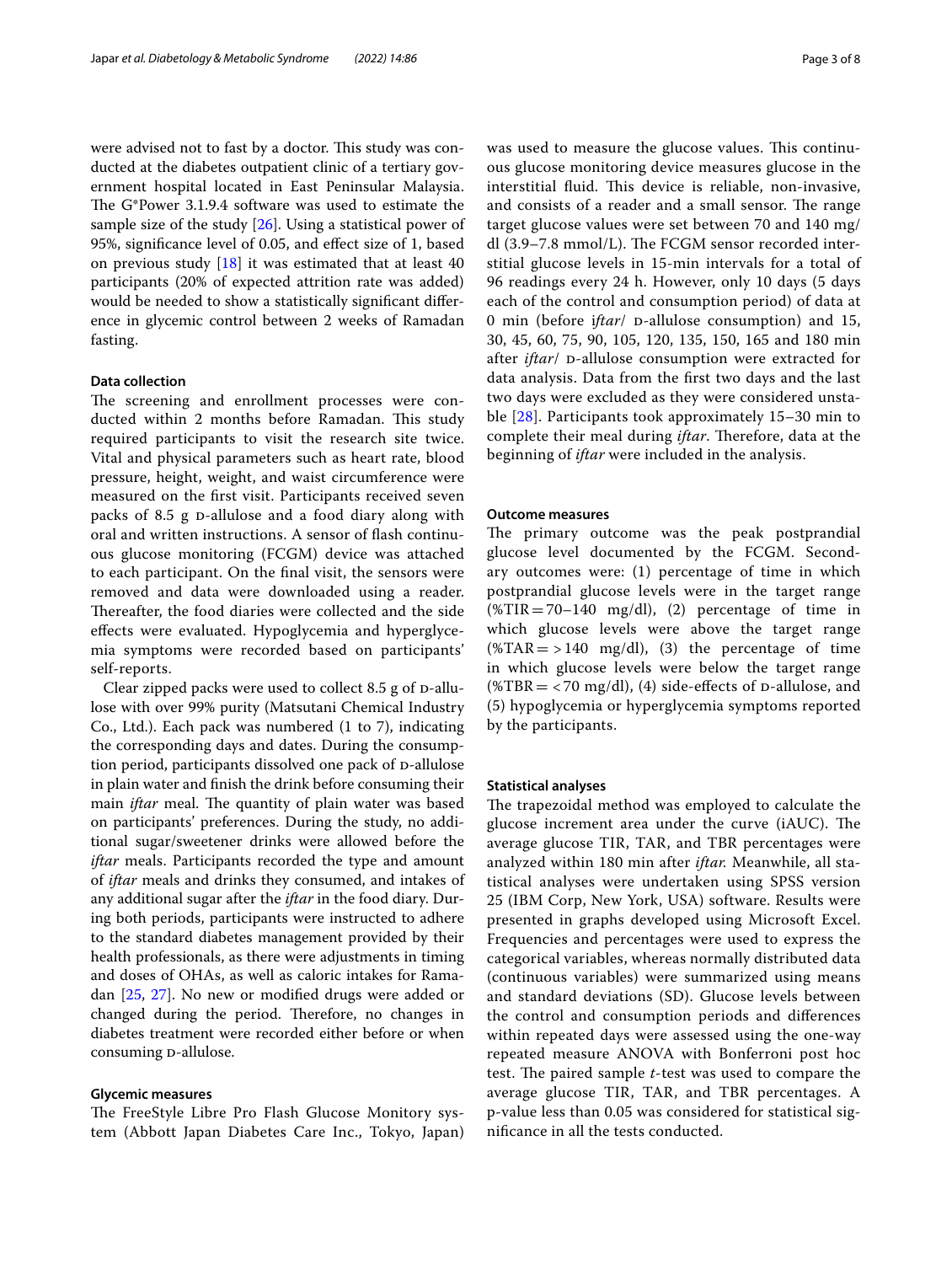

# <span id="page-3-0"></span>**Results**

## **Recruitment and participant characteristics**

A total of 107 T2DM patients who were eligible were recruited in this study. Of these, 21 provided their consent but only 12 participants completed the fnal analysis (Fig. [2](#page-3-0)). Overall, equal numbers of males and females were obtained in this study, with a mean age of  $55.2 \pm 6.83$  years. Meanwhile, the participants' HbA1c pre-Ramadan, duration of diabetes, and BMI were  $6.7 \pm 0.41\%$ ,  $6.6 \pm 6.3$  years, and  $32.2 \pm 7.6$  kg/m<sup>2</sup>, respectively. More than half (66.7%) of the participants received a combination of two OHAs for diabetes treatment (Table [1](#page-3-1)).

# **Efect of d‑allulose on postprandial peak glucose**

Figure [3](#page-4-0)a and b show the mean postprandial glucose values and the glucose iAUC after *iftar* at 0–180 min, respectively. The participants' postprandial glucose values were signifcantly lower at each time point (after *iftar* at 0–180) in the consumption period compared to the control period  $(p < 0.01)$  (Fig. [3](#page-4-0)a). Likewise, the postprandial glucose iAUC was signifcantly attenuated during the consumption period (22,474.1±5576.8 mg∙min/dl) compared to the control period (26,792.3 ± 6411.9 mg⋅min/dl; *p*<0 0.01) (Fig. [3b](#page-4-0)).

# **Percentage of time: glucose in range**

Figure [4](#page-4-1) shows the comparison of %TIR, %TBR, and %TAR within 180 min after iftar between the control and consumption periods. During the consumption period, the %TIR was significantly higher  $(62 \pm 25.99\%)$ vs.  $44 \pm 28.48$ %;  $p = 0.0032$ ) and %TAR was significantly lower  $(34 \pm 29.84\% \text{ vs. } 54 \pm 31.08\%; p = 0.0015)$ than in the control period. No signifcant diference

# <span id="page-3-1"></span>**Table 1** Characteristics of study participants

| <b>Variables</b>         | Mean $\pm$ SD   | n (%)   |
|--------------------------|-----------------|---------|
| Gender (Male/Female)     |                 |         |
| Male                     |                 | 6(50)   |
| Female                   |                 | 6(50)   |
| Age (years old)          | $55.2 \pm 6.83$ |         |
| Employment               |                 |         |
| Self-employment          |                 | 3(25.0) |
| Government               |                 | 7(58.3) |
| Unemployment             |                 | 1(8.3)  |
| Retired                  |                 | 1(8.3)  |
| <b>Education level</b>   |                 |         |
| High school              |                 | 7(58.3) |
| University/College       |                 | 5(41.7) |
| Duration of T2DM (year)  | $6.6 \pm 6.3$   |         |
| HbA1c (%)                | $6.7 \pm 0.41$  |         |
| Height (cm)              | $160 + 9.4$     |         |
| Weight (kg)              | $82.7 \pm 19.8$ |         |
| BMI ( $kg/m2$ )          | $32.2 \pm 7.6$  |         |
| WC (cm)                  | $97.7 \pm 10.9$ |         |
| SBP (mmHg)               | $138 \pm 14.9$  |         |
| DBP (mmHg)               | $88 \pm 10.2$   |         |
| Pulse (beats/min)        | $78 \pm 10.4$   |         |
| OHAs                     |                 |         |
| Metformin                |                 | 3(25)   |
| Metformin & Sulfonylurea |                 | 8(66.7) |
| Diet control             |                 | 1(8.3)  |

*HbA1c* glycated haemoglobin, *BMI* body mass index, *WC* Waist circumference, *SBP* systolic blood pressure, *DBP* diastolic blood pressure, *OHAs* oral hypoglycemic agents

was observed in the %TBR. Figure [5](#page-5-0) shows the 24-h glucose changes throughout the study period. The average daily glucose was lower in the consumption period than in the control period, with 92.1 mg/dL and 101.1 mg/dL, respectively. The lower values in the consumption period were also reported for %TIR and %TAR. No signifcant diference in glucose changes was observed between the control and consumption periods.

# **Side-effects of <b>p**-allulose

Regarding the side effects of p-allulose, four events of minimally loose stool were reported among two participants. One participant experienced one instance in the early morning after consuming p-allulose on days 3, 4, and 5, whereas the other participant reported a similar event at night on the last day of administration. Nevertheless, no other side efects were observed. Symptomatic hypoglycemia and hyperglycemia were also not reported by participants.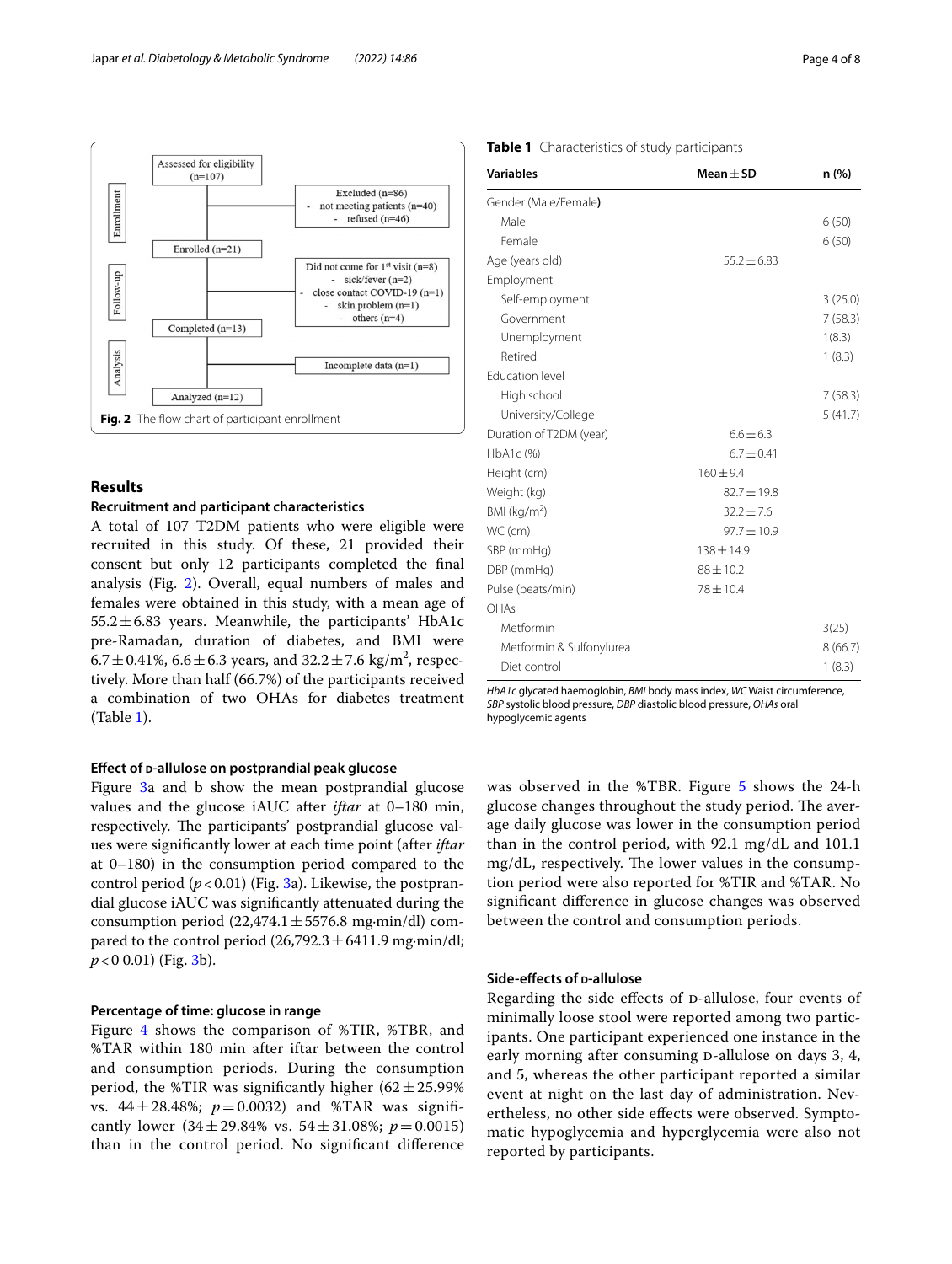

<span id="page-4-0"></span>5 days of the control period and 5 days of the consumption period. Postprandial glucose levels were signifcantly diferent between both periods (\**p*<0.05; \*\**p*<0.01)



<span id="page-4-1"></span>**Fig. 4** The effect of D-allulose during the consumption period compared to control period on the percentage of time postprandial glucose in-target range (%TIR), percentage of time glucose above-target range (%TAR) and percentage of time glucose below-target range (%TBR). Percentages of TIR, TAR and TBR were analyzed by obtaining the average of frequency glucose in TIR, TAR and TBR for 5 days (control and consumption periods) at 15 to 180 min after *iftar*. The average then divided by 12 times point and multiple with 100. Data reported as mean  $\pm$  SD. There were significant diferences of postprandial glucose between both periods (\*\**p*<0.01)

# **Discussion**

This pilot study was conducted during Ramadan when Muslims fast in the daytime from sunrise to sunset. A small number of participants completed this study. The participants consumed 8.5 g of D-allulose before the *iftar* meal for fve consecutive days. Resultantly, the postprandial glucose values and the iAUC were signifcantly lower during the p-allulose period. The %TIR also increased while the %TAR decreased in comparison to the control period. Hence, we accepted our hypothesis.

Previous studies have shown that supplementation of p-allulose with carbohydrate intake improved postprandial glucose metabolism [\[29](#page-7-20), [30](#page-7-21)]. Clinical studies in pre-diabetes and T2DM patients revealed a signifcant reduction in postprandial glucose levels, glucose iAUCs, and insulin levels following D-allulose supplementation [[19,](#page-7-11) [31\]](#page-7-22). Furthermore, compared to healthy individuals, administration of p-allulose led to significantly lower blood glucose levels among pre-diabetes [[19](#page-7-11)] and diabetes patients [[31](#page-7-22)].

In the present study,  $8.5$  g of  $p$ -allulose was effective in suppressing glucose elevation before carbohydrate intake in diabetic patients in Malaysia. The amount of d-allulose used in this study was calculated based on the average carbohydrate intake of Malaysians [[19,](#page-7-11) [32](#page-7-23)], and it has not been tested in previous studies. Prior clinical research reported that a minimum of 5 g to 10 g of  $p$ -allulose before carbohydrate loading is sufficient to reduce postprandial blood glucose levels, insulin levels, and glucose iAUCs among pre-diabetes individuals [[19](#page-7-11)] and diabetic patients [[31\]](#page-7-22). Nonetheless, the outcomes in healthy subjects may vary. Postprandial blood insulin and glucose levels were signifcantly suppressed in Japanese subjects administered 5 g and 7.5 g of D-allulose on 75 g maltodextrin  $[18]$  $[18]$  and 5 g of D-allulose in response to standardized meals [\[19](#page-7-11), [24](#page-7-15)]. However, a recent study in the United States showed insulin levels were only signifcantly reduced with 10 g of  $D$ -allulose [[23](#page-7-14)]. A Canadian study failed to demonstrate a suppressive effect of  $p$ -allulose  $[33]$  $[33]$ . The researchers suggested that the wide interindividual variation in participants' glucose responses might explain the results. Additionally, no efect was detected in blood glucose and insulin levels following a single administration of  $7.5$  g  $p$ -allulose in healthy participants, thus refecting that hypoglycemia is not induced by  $p$ -allulose [\[18](#page-7-9)]. Overall,  $p$ -allulose showed better suppression of postprandial glucose elevation among people with impaired glucose tolerance but studies on diabetes patients are still limited.

Insulin levels were not measured in this study due to the limitations in the function of the FCGM devices. This is the first attempt to investigate participants' realcarbohydrate intake. Nevertheless, the participants'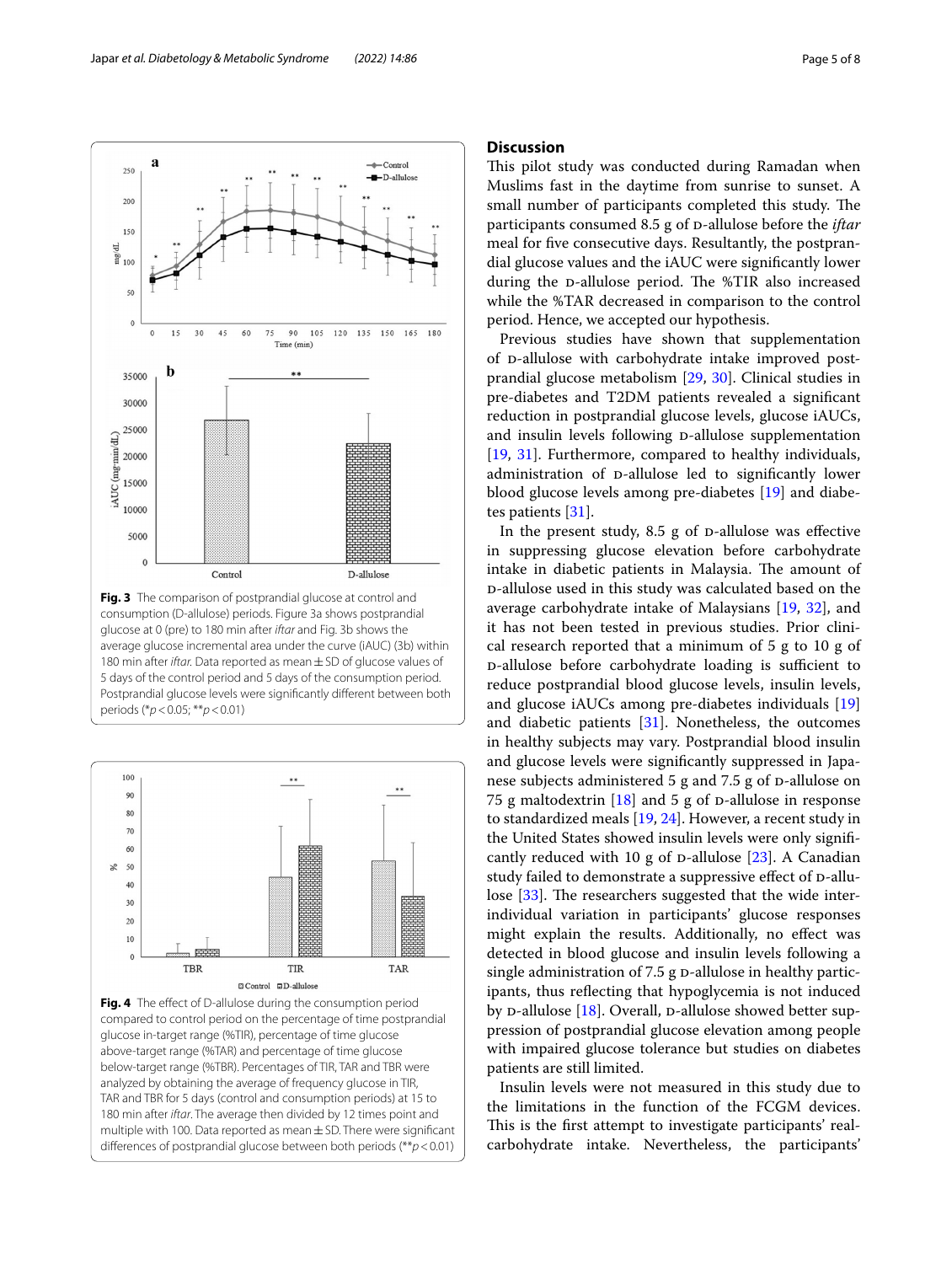

<span id="page-5-0"></span>carbohydrate and calorie intake were not analyzed but they were instructed to record the quantities of their *iftar* meals in their food diaries as supporting information. Overall, the menu difered among the participants but the nutritional intake or changes in the menu were not signifcantly diferent in each participant during control and p-allulose periods. Most of them consumed 150 g of rice on average apart from other side dishes and desserts. In Muslim societies, including Malaysia, it has become a tradition where *iftar* is celebrated as a mini feast to mark the break of fast on that day with family members or friends. In general, Malaysian dietary patterns contain high sugar and fat intakes, and compared to other ethnic groups, Malays consume high-calorie meals during daily intake [[34\]](#page-7-25). Hence, maintaining a healthy diet during Ramadan is a challenge for individuals with diabetes [[35\]](#page-7-26).

The possible underlying mechanisms explaining the role of p-allulose in suppressing postprandial glucose levels and enhanced insulin regulation following the consumption of carbohydrate foods have been demonstrated in previous animal studies. One of the underpinning events is the inhibition of carbohydrate-digesting enzymes [[36–](#page-7-27)[38](#page-7-28)] or competition with glucose transporters in small intestine  $[39, 40]$  $[39, 40]$  $[39, 40]$  $[39, 40]$ , thus reducing intestinal glucose absorption. Findings suggested that D-allulose shares the same sugar transporters of p-glucose and p-fructose in the small intestine [[39](#page-7-29), [40](#page-7-30)]. Competition for the transportation of  $p$ -glucose and D-fructose was elicited due to the presence of p-allulose, thereby reducing the permeation rate of both sugars These were evidenced by an in vitro study conducted in Caco-2 monolayer cell lines. The glucose permeability was reduced by 60% when the addition of 30 mM allulose to 30 mM glucose was combined [[40\]](#page-7-30). Another study on rats showed Tracer  $D-[14C]$ -fructose uptake was reduced to 54.8% in 50 mM p-allulose [ $39$ ]. Furthermore, rats' studies revealed that  $p$ -allulose stimulated glucagon-like peptide-1 secretion and enhanced insulin release, as a result improved glucose tolerance  $[41, 42]$  $[41, 42]$  $[41, 42]$  $[41, 42]$  and provided a therapeutic effect on pancreatic β-cell function [[37\]](#page-7-33). Immunohistochemical analyses demonstrated healthy pancreatic β-cell were clearly observed in both T2DM rat models and normal rats treated with p-allulose over 60 weeks; meanwhile, hyperplastic changes and extensive fbrosis were seen in control T2DM rat models  $[37]$  $[37]$ . These findings suggest supplemental p-allulose has potential effects on diabetes prevention and treatment.

This is the first study in which FCGM was used to measure glucose levels following p-allulose supplementation. Previous studies had primarily used antecubital veins or fngertips for blood glucose measurements. Within 180 min after *iftar*, the %TAR decreased and %TIR increased signifcantly compared to the control period. This indicated that p-allulose shortened the hyperglycemic phase and maintained the glucose level in the normal target range for a longer time compared to the control period. A critical phase occurs after a meal in which glucose is expected to reach the target within two hours of food ingestion to improve postprandial hyperglycemia, thus preventing the progression of microvascular and macrovascular complications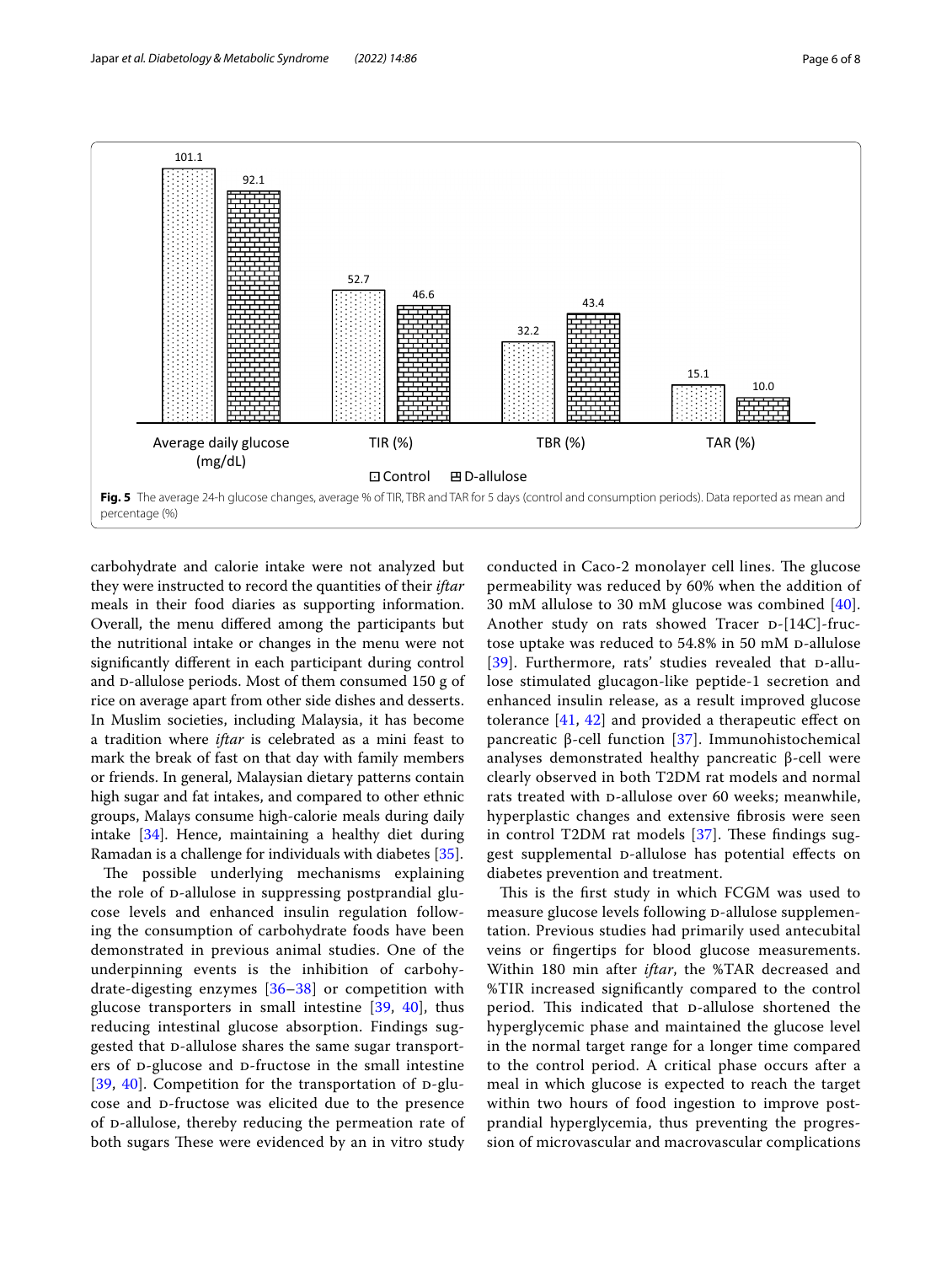in T2DM patients [[15](#page-7-6)]. Nevertheless, glycaemic targets may difer depending on the severity of diabetes.

Two participants reported an instance of a minimally loose stool after p-allulose consumption, and these were not considered diarrhea. Studies have shown that D-allulose is safe for consumption in healthy individuals [\[19](#page-7-11), [43](#page-7-34)] and T2DM patients [[44\]](#page-7-35). A gastrointestinal tolerance test on healthy participants [\[43](#page-7-34)] reported that severe diarrhea was noted only at a dose of 0.5 g/kg of body weight. Two long-term safety evaluation studies reported no signifcant clinical concerns after taking 5 g of D-allulose thrice daily  $[19, 44]$  $[19, 44]$  $[19, 44]$ . The present pilot study had some limitations. Given that the study was conducted during the COVID-19 pandemic under the restricted movement order implementation by the Malaysian government, the outpatient clinic had to adhere to strict standard operating procedures. As a result, the number of appointments in a given period was reduced and only a few patients could participate in this study. These limitations contributed to the lack of a high-quality study design for more precise outcomes in this research. The FCGM is relatively new in Malaysia and its use during Ramadan was frowned upon by some patients who wished to have Ramadan free of intrusions due to religious and cultural commitments. Furthermore, this study only involved Malay patients at a single medical institution; thus, the fndings cannot be generalized to other patients at other medical institutions. The outcomes could be better clarifed in future studies by enrolling a larger sample size.

# **Conclusions**

Our fndings suggest that supplementation with 8.5 g of d-allulose before *iftar* meal revealed a signifcant suppressive effect on postprandial glucose elevation. This study also confirmed that no severe side effects of D-allulose or symptomatic hypoglycemia or hyperglycemia were reported throughout the study period. We believe d-allulose has its potential role in improving glycemic control in T2DM patients, however it cannot be applied clinically immediately. These findings will support the need for future clinical studies with adequate power and considering other parameters that might afect glycemic changes during Ramadan fasting.

#### **Abbreviations**

ANOVA: Analysis of variance; BMI: Body mass index; DBP: Diastolic blood pressure; HbA1c: Glycated haemoglobin; iAUC: Increment area under the curve; SBP: Systolic blood pressure; TAR: Above-target range; TBR: Below-target range; TIR: In-target range; T2DM: Type 2 diabetes mellitus.; WC: Waist circumference; OHAs: Oral hypoglycemic agents.

## **Acknowledgements**

Thank you to the Director General of Health Malaysia for the permission to publish this paper, and to the International Institute of Rare Sugar Research and Education, Kagawa University for the supervision.

#### **Author contributions**

Conceptualization and methodology, KM, SJ, KF, TK, HI, SS, TS, TI, and TY; formal analysis, KM, SJ, KF, TK, HI, SS, TS, TI, and TY; investigation, SJ, KLS, SLO, and ZM; writing—original draft preparation, SJ, KM.; writing—review and editing, SJ, KM, KF, TK, HI, SS, TS, TI, and TY; funding acquisition, KM. and KF. All authors read and approved the fnal manuscript.

#### **Funding**

This study was funded by Matsutani Chemical Industry Co., Ltd., Hyogo, Japan.

#### **Availability of data and materials**

The datasets used and/or analysed during the current study are available from the corresponding author on reasonable request.

#### **Declarations**

#### **Ethics approval and consent to participate**

The study was conducted according to the guidelines of the Declaration of Helsinki, and approved by the Medical Research Ethics Committee of Malaysia (approval No. KKM/NIHSEC/P19-2734). Written informed consent was obtained from all subjects involved in the study.

#### **Consent for publication**

The permission to publish this paper was obtained from Director General of Health Malaysia.

#### **Competing interests**

The authors have no competing interest to report.

#### **Author details**

<sup>1</sup> Department of Endocrinology and Metabolism, Faculty of Medicine, Kagawa University, 1750-1 Ikenobe, Miki-cho, Kita-gun, Kagawa 761-0793, Japan. 2 <sup>2</sup> Department of Nursing, Faculty of Medicine and Health Science, Universiti Putra Malaysia, 43400 UPM Serdang, Selangor, Malaysia. <sup>3</sup>School of Nursing Science, Faculty of Medicine, Universiti Sultan Zainal Abidin, Kampung Gong Badak, 21300 Terengganu, Malaysia. 4 Department of Medicine, Hospital Sultanah Nur Zahirah, Ministry of Health Malaysia, 20400 Kuala Terengganu, Malaysia.

Received: 21 April 2022 Accepted: 6 June 2022 Published online: 21 June 2022

## **References**

- <span id="page-6-0"></span>1. Cho NH, Shaw JE, Karuranga S, et al. IDF diabetes atlas: global estimates of diabetes prevalence for 2017 and projections for 2045. Diabetes Res Clin Pract. 2018;138:271–81. <https://doi.org/10.1016/j.diabres.2018.02.023>.
- <span id="page-6-1"></span>2. Jabbar A. Epidemiology of diabetes and Ramadan fasting in diabetes and Ramadan: Practical Guideline. International Diabetes Federation (IDF), in collaboration with the Diabetes and Ramadan (DAR) International Alliance 2016; 17–28.
- <span id="page-6-2"></span>3. Ministry of Health Malaysia. National health and morbidity survey 2019: key fndings, National Institutes of Health (NIH); 2020.
- <span id="page-6-3"></span>4. Abdullah N, Murad NAA, Attia J, et al. Difering contributions of classical risk factors to type 2 diabetes in multi-ethnic Malaysian populations. Int J Environ Res Public Health. 2018;15:1–15. [https://doi.org/10.3390/ijerp](https://doi.org/10.3390/ijerph15122813) [h15122813](https://doi.org/10.3390/ijerph15122813).
- <span id="page-6-4"></span>5. Tee E-S, Yap RWK. Type 2 diabetes mellitus in Malaysia: current trends and risk factors. Eur J Clin Nutr. 2017;71:844–9. [https://doi.org/10.1038/ejcn.](https://doi.org/10.1038/ejcn.2017.4) [2017.4](https://doi.org/10.1038/ejcn.2017.4).
- <span id="page-6-5"></span>6. Sadikot S, Jothydev K, Zargar AH, Ahmad J, Arvind SR, Saboo B. Clinical practice points for diabetes management during Ramadan fast. Diabetes Metab Syndr Clin Res Rev. 2017;11:S811–9. [https://doi.org/10.1016/j.dsx.](https://doi.org/10.1016/j.dsx.2017.06.003) [2017.06.003](https://doi.org/10.1016/j.dsx.2017.06.003).
- <span id="page-6-6"></span>7. Rouhani MH, Azadbakht L. Is Ramadan fasting related to health outcomes? A review on the related evidence. J Res Med Sci. 2014;19:987–92.
- <span id="page-6-7"></span>8. Almansour HA, Chaar B, Saini B. Fasting, diabetes, and optimizing health outcomes for Ramadan observers: a literature review. Diabetes Ther. 2017;8:227–49. [https://doi.org/10.1007/s13300-017-0233-z.](https://doi.org/10.1007/s13300-017-0233-z)